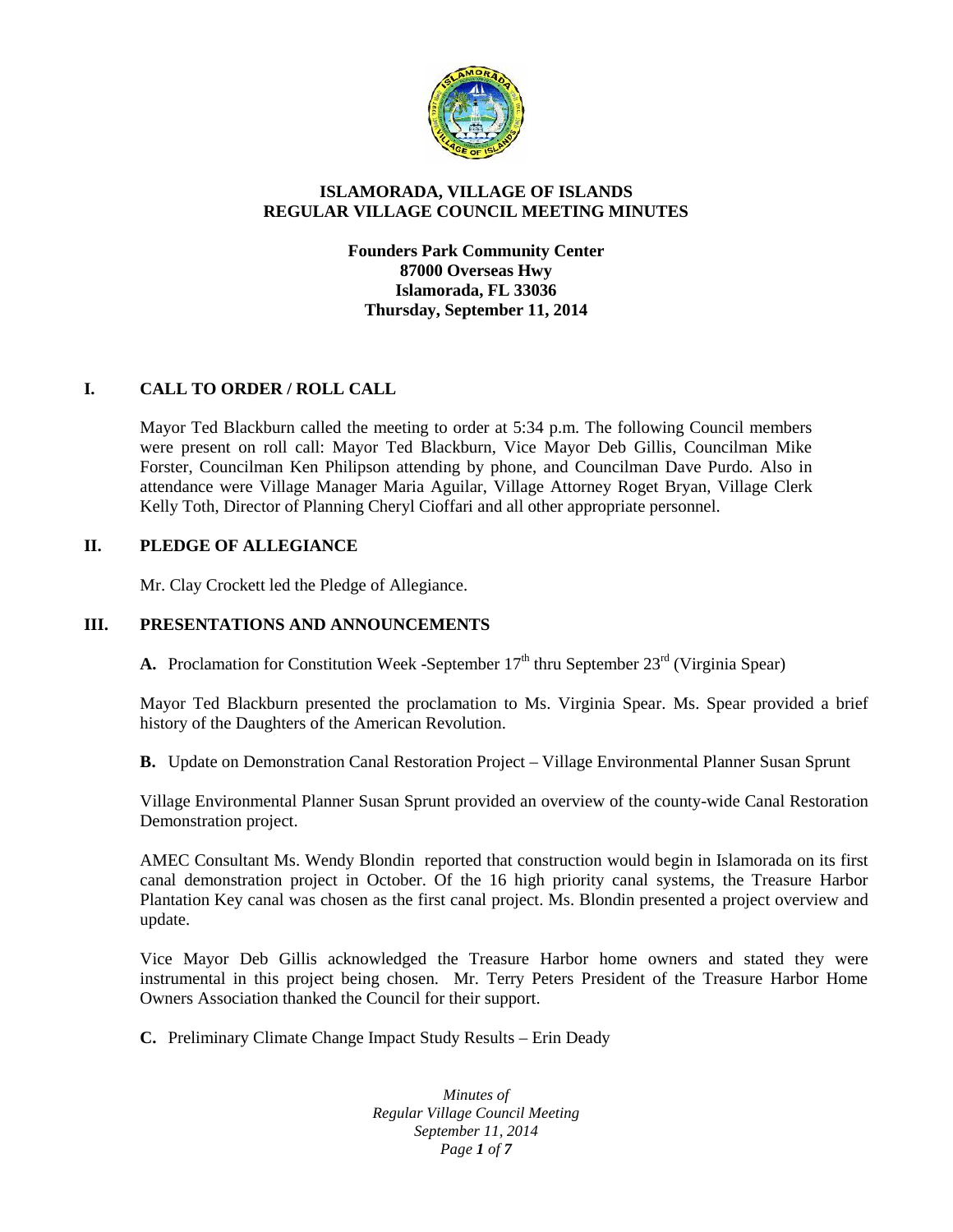Senior Planner Shane Laakso and Ms. Erin Deady, Esq. introduced the IslamoradaMatters Project and provided a brief overview and historical data on sea level rise. Mr. Jason Evans, Professor with Stetson University presented sea level rise modeling for Plantation Key, Windley Key, Upper Matecumbe Key, Lower Matecumbe Key and the Sea Oats Beach area. The modeling addressed impacts on public facilities and roadways, stormwater impacts, nuisance flooding. Mr. Evans stated Islamorada contains several of the lowest lying stretches of the US 1 highway within Monroe County. Ms. Erin Deady presented on the impacts of sea level rise to the population of Islamorada.

## **IV. PUBLIC COMMENT**

Mayor Ted Blackburn opened public comment.

Mr. Andy Newman spoke on behalf of the Matecumbe Ocean View Property Owners Association and stated that they want to partner with the Village on the canal restoration project.

Ms. Mia Berry spoke expressed concern over the sign ordinance and its effects on local business owners.

Village Manager Maria Aguilar stated that there had been no citations issued by Code Enforcement officers regarding the sign ordinance and that the officers are working to educate business owners.

## **V. AGENDA: Request for Deletion / Emergency Additions**

Mayor Ted Blackburn requested to move TAB 8, Quasi-Judicial, Application for Major Conditional Use (MJ-14-02) to follow Public Comment.

Move TAB 11 Approval of Appointments to Islamorada Youth Council to follow immediately after TAB 8.

# **VI. CITIZENS' ADVISORY COMMITTEE UPDATES**

# **VII. VILLAGE MANAGER REPORTS AND UPDATES**

**A.** CityView Update *(This item was deferred to the September 23, 2014 Regular Village Council Meeting)*

**B.** Update Discussion on follow up for Affordable Housing Inventory List/Biological Assessment and Analysis of Village Owned Lots *(This item was deferred to the September 23, 2014 Regular Village Council Meeting)*

# **VIII. CONSENT AGENDA**

### **A.** Minutes:

July 23, 2014 Budget Workshop July 23, 2014 Regular Village Council Meeting

- **B.** Resolution Approving Letter of Engagement for Code Compliance Hearing Officer
- **C.** Resolution Approving Mutual Aid Agreement for Fire Protections and Rescue Services
- **D.** Resolution Approving Capital Bank Funding of 2014 Sutphen Pumper Truck

*Minutes of Regular Village Council Meeting September 11, 2014 Page 2 of 7*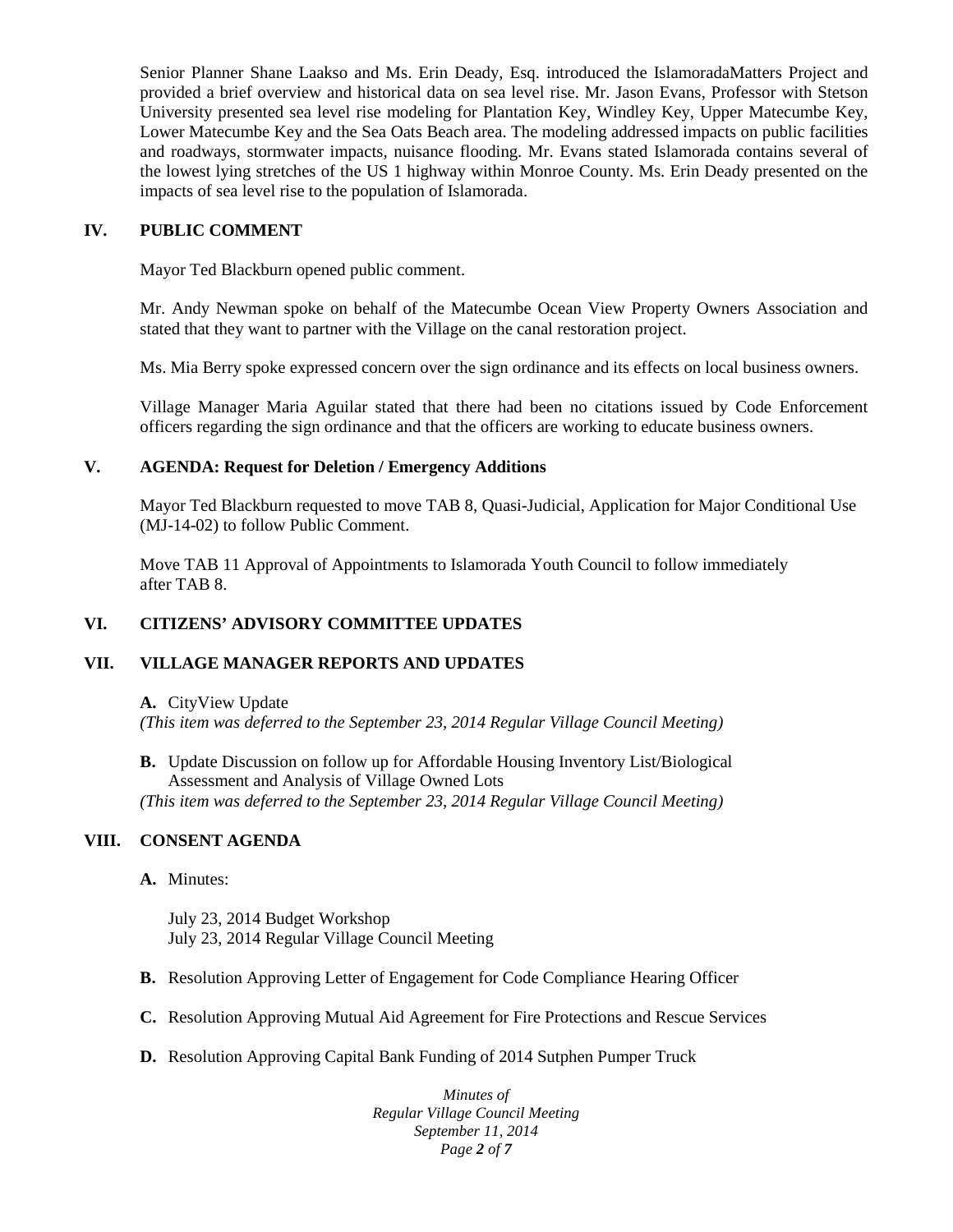Vice Mayor Deb Gillis made a motion to approve. Councilman Dave Purdo seconded the motion. Council voted all in favor. The motion passed 5-0.

## **IX. WASTEWATER MATTERS**

**A.** Wastewater Project Update

*(This item was deferred to the September 23, 2014 Regular Village Council Meeting)*

**B.** Discussion Regarding Draft Wastewater Utility Policy *(This item was deferred to the September 23, 2014 Regular Village Council Meeting)*

Mr. Andy Newman commented about the Wastewater Utility Policy with regard to properties over four EDUs.

**C.** Resolution Approving Change Order No. 7 to the Design Build and Operate (DBO) Agreement between Reynolds Water Islamorada, LLC and Islamorada, Village Of Islands, to Provide for Revisions to the Operations Services *(This item was deferred to the September 23, 2014 Regular Village Council Meeting)*

## **X. ORDINANCES**

### **XI. QUASI-JUDICIAL**

**A.** Application for Major Conditional Use (MJ-14-02) by Equity Development Group LLC

Village Attorney Roget Bryan read the quasi-judicial statement and requested that anyone not having been sworn in raise their hand. Village Clerk Kelly Toth swore in the witnesses. Mr. Roget Bryan read the title of the Resolution and requested Council disclose ex-parte communications. Councilman Dave Purdo disclosed he had spoken with Andy Tobin and Mike Anzalone. Mayor Ted Blackburn disclosed he had spoken with Andy Tobin. Councilman Mike Forster disclosed he had received emails form Lori Blair and Daniel Phair and had spoken with Tony Hammon. Councilman Ken Philipson stated he had spoken with Andy Tobin and Mike Anzalone. Vice Mayor Deb Gillis disclosed she had spoken with Mike Anzalone and Tony Hammon.

Planning Director of Cheryl Cioffari presented the staff report. Kittleson & Associates, Inc. Transportation Analyst Ms. Benazir Portal. spoke presented the traffic impact report.

Mr. Bernard Danzansky representing Equity Development Group, LLC spoke on behalf of the applicant. Mr. Tim Malony introduced himself as District Manager for Publix and spoke of the contributions Publix makes to the public and their impact on the community. Ms. Bridget O'Connor introduced herself as Real Estate Manager for Publix Supermarkets and spoke about the convenience of a Publix location in Islamorada.

Mr. Bernard Danzansky presented the site plans and a brief historical look at the project stating that this is their fifth submittal. He commented that the project had been in the works for twelve years.

Mr. Harry Delashmit introduced himself as a Biologist with Biosurveys, Inc. and presented the vegetation study and landscaping plans. He stated there will be 100% density using native vegetation which exceeds the code requirements of 70%.

> *Minutes of Regular Village Council Meeting September 11, 2014 Page 3 of 7*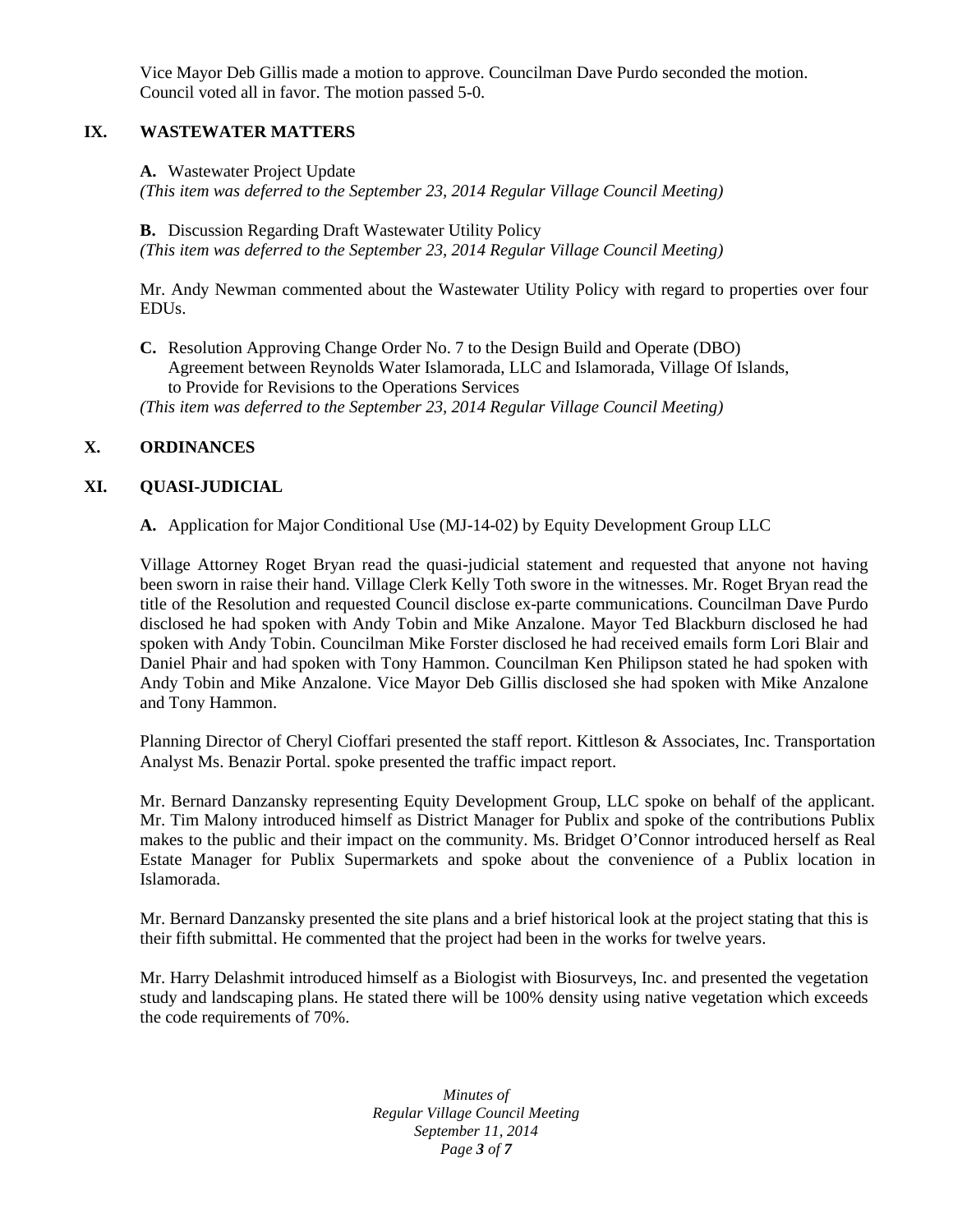Mr. George Galan introduced himself as Traffic Engineer with Crossroads Engineering Data and presented the traffic study and the proposed improvements to include: two bus bays on US1 facilitating public transportation, widening of Russell St. to twenty-four feet and a reduction in driveways on US 1.

Mr. Andy Tobin Attorney for the applicant asked for the PowerPoint slides presented by Bernard Danzansky be moved into evidence. Mr. Tobin requested the prior Resolution 13-12-9 be moved into evidence as well as the staff report and Council packet. He stated that as a result of the last approval Publix spent \$4.8 million dollars to purchase the property and that the purchase was one of the conditions from the last hearing. Mr. Tobin spoke about the definition of floor area and stated that the FAR had gone down from .25 to .18 as a result of the increase in gross acreage.

Mayor Ted Blackburn opened public comment.

Attorney Tucker Gibbs stated he was representing the following entities and individuals: Keep Islamorada Prosperous Peaceful and Safe (KIPPS), the Bay Hammocks Homeowners Association, Lori and Meg Blair, Jerry Lear, Dan Phair, Kenneth and Wanita Russell Knudsen, Richard and Mary Russell, and Beth Kamenstein. Mr. Gibbs requested to move into evidence the Village files associated with the last approval for this property, and the other grocery store approval which is known as the Winn Dixie site. He stated his clients objected to the Major Conditional Use Application for two basic reasons: the proposal was not consistent with the applicable provisions of the Villages Comprehensive Plan and the proposal was not compliant with the Village Land Development Regulations. Mr. Gibbs reported additional concerns with the proposed application and requested the Village Council reject the application.

Mr. Mark Alvarez identified himself as a Planner and presented, on behalf of KIPPS, his consistency and compatibility analysis of the Major Conditional Use Application. He stated the intensity was not in compliance with the Land Development Regulations (LDRs) and the intensity was not consistent with the Village's Comprehensive Plan.

Ms. Beth Kamenstein expressed her opinion about the unique characteristics of Islamorada. Ms. Kamenstein stated the building was too large for the site and spoke about the intensity of the proposed development.

Mr. Daniel Phair spoke against the proposed development.

Ms. Nancy Phair spoke against the proposed development stating it was too large for what was already established.

Attorney Patty Silver speaking on behalf of her client, Ann Wittwer, stated this development would deprive her client of the quiet peaceful enjoyment of her property. Ms. Silver expressed concern over the early morning deliveries. Ms. Silver requested the Major Conditional Use Application be denied.

Mr. Ken Knudsen spoke against the proposed development and expressed concern over potential traffic issues.

Mr. Clay Crockett stated he was not necessarily opposed to the development. He expressed concerns over the property north of the proposed location identified as Alternate Key 1495387. He stated that the Plantation Key School bus loads and unloads children at this location. He requested assurance that all safety precautions would be taken during the construction phase of this development.

Mr. Tony Hammon Sr. Pastor Island Christian School commended Publix on their response to the safety concerns he had expressed as it related to Russell St. He stated the community had legitimate concerns

> *Minutes of Regular Village Council Meeting September 11, 2014 Page 4 of 7*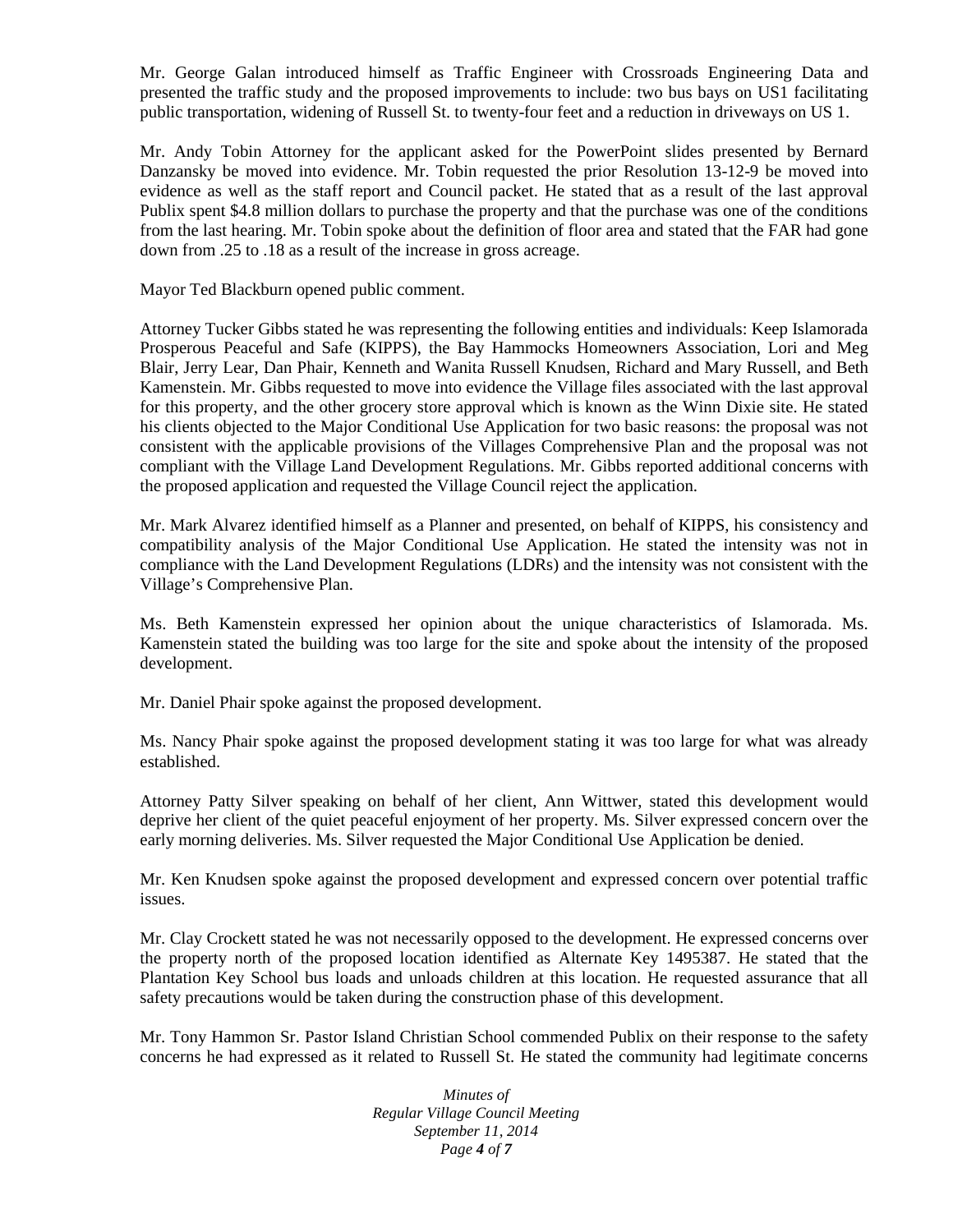that needed to be addressed. Mr. Hammon requested that the Council strongly consider the safety of the children when they make their decision.

Mr. Bob Johnson commented on Council's opportunity to "do the right thing" and commented that this development spurred a petition that led to a referendum item.

Mr. Darrell Pruett spoke against the proposed development.

Mr. David Makepeace spoke against the proposed development.

Mr. Mike Anzalone spoke against the proposed development.

Ms. Janet Wood spoke against the proposed development stating it was too large for the proposed area.

Mayor Ted Blackburn closed public comment.

At 9:58 p.m. Vice Mayor Deb Gillis made a motion to extend the meeting for one hour. Councilman Mike Forster seconded the motion.

Council discussion ensued, with input from the applicant, staff and those opposing the development, resulting in the following imposed conditions in addition to the conditions in the proposed resolution:

1. The quantities of vegetation as shown on L-1 is required and cannot be reduced. Species shall only be substituted with the prior approval of the Village Biologist.

2. Pursuant to Code Section 30-215(d)(20)(n), the Applicant shall be responsible for installing improvements, at their expense, to the Florida Keys Overseas Heritage Trail multi-use path directly in front of the Property including installation of standard "Share the Road" or "Bike Route" signage, pavement markings, striping, colored asphalt and widening to a minimum standard width where sufficient right-of-way and clearance exists. All improvements shall be completed prior to issuance of any certificate of occupancy associated with the Request.

3. The Applicant shall obtain all FDOT permits necessary to construct the required Overseas Highway improvements, which include (a) the modification of existing curb cuts to provide one point of ingress and egress to the site and the closure of the access point to the Fish Bowl property; (b) a dedicated southbound one way right turn deceleration lane providing access to the site entrance; and (c) new northbound and southbound bus stop pull outs, as depicted on the site plan. A Letter of Intent from FDOT shall be required prior to issuance of any building permit. All improvements shall be completed by the Applicant at its sole expense. All improvements shall be accepted by FDOT prior to the issuance of a certificate of occupancy.

4. Prior to issuance of a Building Permit, the Applicant shall submit a fully-executed and effective Declaration of Restrictive Covenants or similar legal instrument combining Parcels AK #s 1109754, 1110183, 1110159, 1110141, 1110175 and 1110167 for the purposes of development, which shall be reviewed and approved as to form by the Village Attorney.

5. Pursuant to Section 166.033, Florida Statutes, all applicable state and federal permits must be obtained before commencement of the development. Issuance of a development permit by a municipality does not in any way create any right on the part of an applicant to obtain a permit from a state or federal agency and does not create any liability on the part of the municipality for issuance of the permit if the applicant fails to obtain requisite approvals or fulfill the obligations imposed by a federal or state agency or otherwise undertakes actions that result in a violation of state or federal law.

*Minutes of Regular Village Council Meeting September 11, 2014 Page 5 of 7*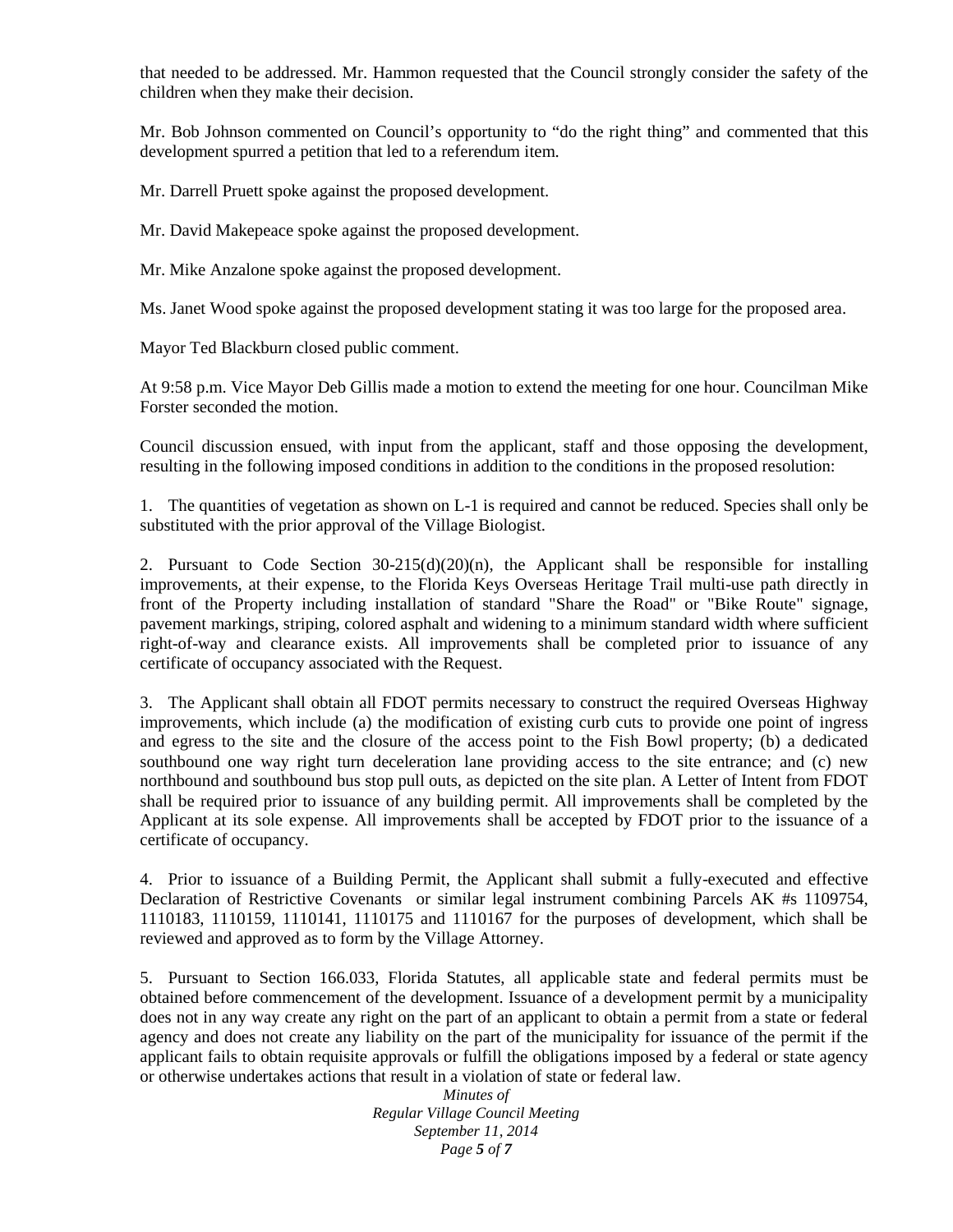6. The widening and repaving of Russell Street between Overseas Highway and east of Knowles Street to provide for:

a. A twenty-four (24) foot paved surface within the existing thirty (30 ) foot right-of-way of Russell Street between Overseas Highway and east of Knowles along the entire site frontage; and

b. A forty (40) foot curb return radii in the northwest and southwest quadrants for right-turn movements to allow trucks to enter and depart Russell Street.

The roadway improvements to Russell Street shall be completed during the first phase of construction.

7. The eight (8) foot wall between the properties designated within the R1 zoning district and the Request along the northeast and northwest property lines shall be constructed and completed during the first phase of construction.

8. The 10 foot wide Class A bufferyard between the properties designated within PS zoning district and the Request along the along southwest property line (Russell Street) shall be constructed and completed during the first phase of construction of the Request.

9. A swing gate shall be installed on the Property access way directly adjacent to Russell Street in a location approved at the discretion of the Director of Planning.

10. The Applicant has proffered to prohibit nonresidential floor area on the Parcel identified with Real Estate Number 00094940-000000.

11. The Applicant has proffered to prohibit the application for a 5COP alcoholic beverage permit on the Property.

12. The Applicant has proffered to make a Fifty Thousand Dollar (\$50,000.00) contribution to the Village's affordable housing fund to be paid prior to issuance of any building permit associated with the Request.

At 10:54 PM Ken Philipson made a motion to extend the meeting for an hour. Vice Mayor Deb Gillis seconded the motion.

Councilman Mike Forster made a motion to approve with the additional twelve imposed conditions. Vice Mayor Deb Gillis seconded the motion. Council voted all in favor. The motion passed 5-0.

### **XII. RESOLUTIONS**

**A.** Resolution Approving the Market Rate Residential Building Permit Allocation System Ranking and Awards for Quarter 3 of 2014

Village Attorney Roget Bryan read the title of the Resolution. Senior Planner Shane Laakso presented the staff report recommending approval.

Mayor Ted Blackburn opened public comment; seeing none, public comment was closed.

Vice Mayor Deb Gillis made a motion to approve. Councilman Mike Forster seconded the motion. The Council voted all in favor. The motion passed 5-0.

> *Minutes of Regular Village Council Meeting September 11, 2014 Page 6 of 7*